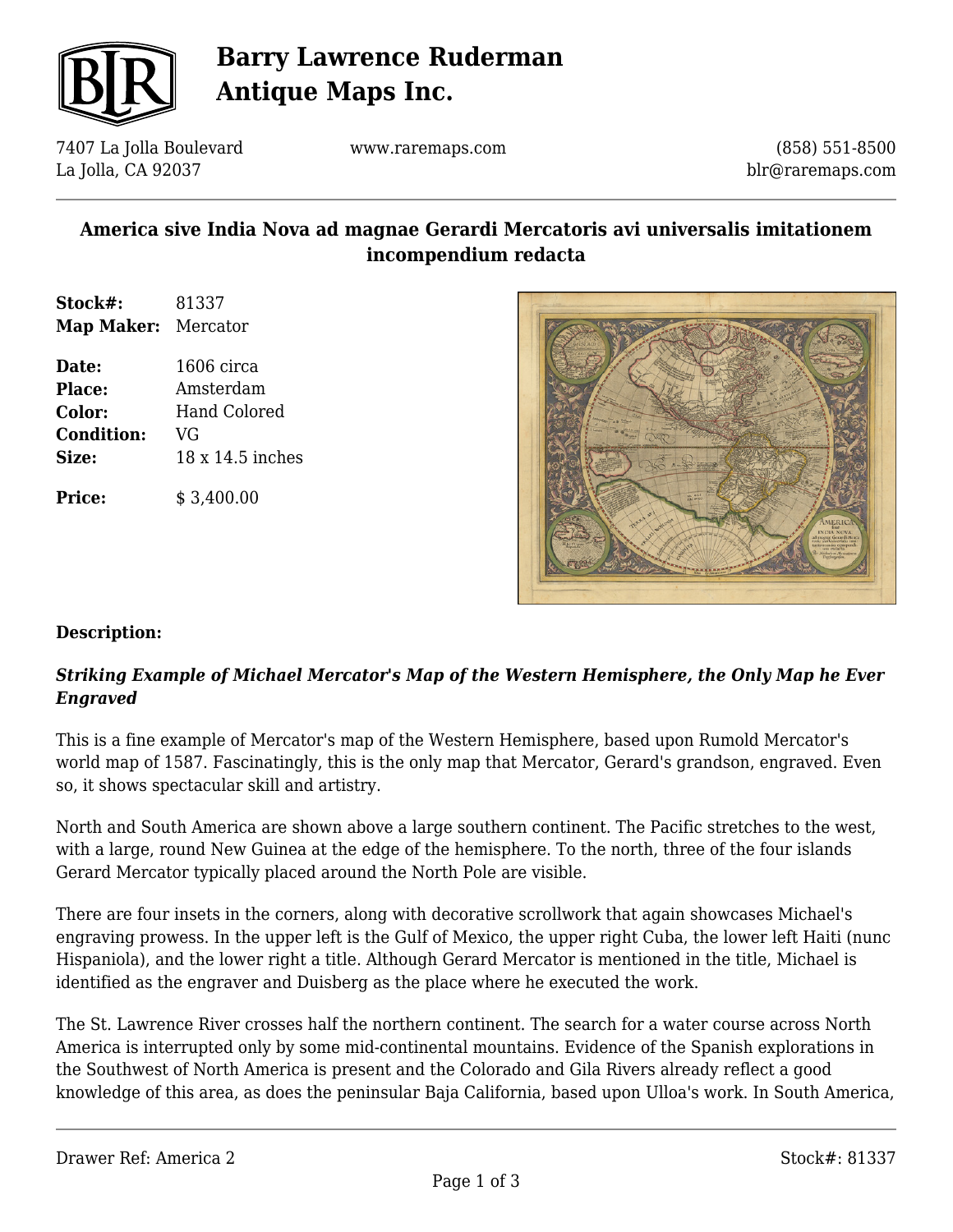

# **Barry Lawrence Ruderman Antique Maps Inc.**

7407 La Jolla Boulevard La Jolla, CA 92037

www.raremaps.com

(858) 551-8500 blr@raremaps.com

## **America sive India Nova ad magnae Gerardi Mercatoris avi universalis imitationem incompendium redacta**

the Amazon and Rio de la Plata basins are detailed.

Several of the more fascinating early modern cartographic theories adorn the map, including a large inland lake in Canada and a vast unknown southern continent. A phantom treasure island is outlined off the western coast of South America, part of the El Dorado myth, and the giants of Patagonia are noted to the south. *Anian regnum*, a toponym based off of a Chinese province mentioned in Marco Polo's travels, marks northwest North America, while the Strait of Anian marks a clear passage from Atlantic to Pacific.

Although the map was engraved in 1595, it was clearly drawn earlier, as several of the details evidence. For example, there is no mention of the English in Virginia. Magellan and Columbus are referenced, but not Drake or Cavendish. The hemisphere clearly has not been affected by the cartography of Hogenberg, Mazza, and Ortelius in the late 1580s, wherein they reformed the shape of South America and the Pacific. As previously mentioned, the map is based off of Rumold's 1587 world map and it helped to serve as a posthumous tribute to Gerard Mercator.

### **Mercator's posthumous atlas**

The geography of the map can be explained by events in the Mercator family in the late sixteenth century. Gerard Mercator, the patriarch of the cartography dynasty, died in 1594. Since at least the late 1550s, Mercator had wanted to compile an atlas of the modern world. At the time, this had never been done.

Eventually, Mercator planned a five-volume work that covered the creation of the world, a cosmographical description, a geographical description, a history, and a chronology. The chronology was published first, in 1569, the same year as Mercator's celebrated world map. Then he moved to the geographical description. He was able to release his own edition of Ptolemy, in 1578, but he died before finishing the modern atlas. In 1585 he managed a volume on the German lands, with a volume on Italy in 1589. In sixteen years, all he had finished was the bulk of Europe; the Iberian Peninsula was lacking even from that.

The delay was caused by a variety of causes. There was supposedly a lack of copper plate and, when attained, a lack of engravers to help Gerard. He mentions in a 1583 letter that Hogenberg sometimes helped, but was distracted with his own commissions, and his grandson Johannes also lent a hand.

The year after his death, the entire atlas appeared together, thanks to the work of Gerard's son and grandsons. This would be the first work to use the word "atlas" in the title, *Atlas sive Cosmographicae meditations de fabrica Mundi et fabricate figura.* In addition to several more maps of Europe that Gerard had finished, his son Rumold included his world map of 1587, which was in turn based on his father's of 1569. Rumold also completed a map of Europe, while Africa and Asia were by Gerard Mercator the